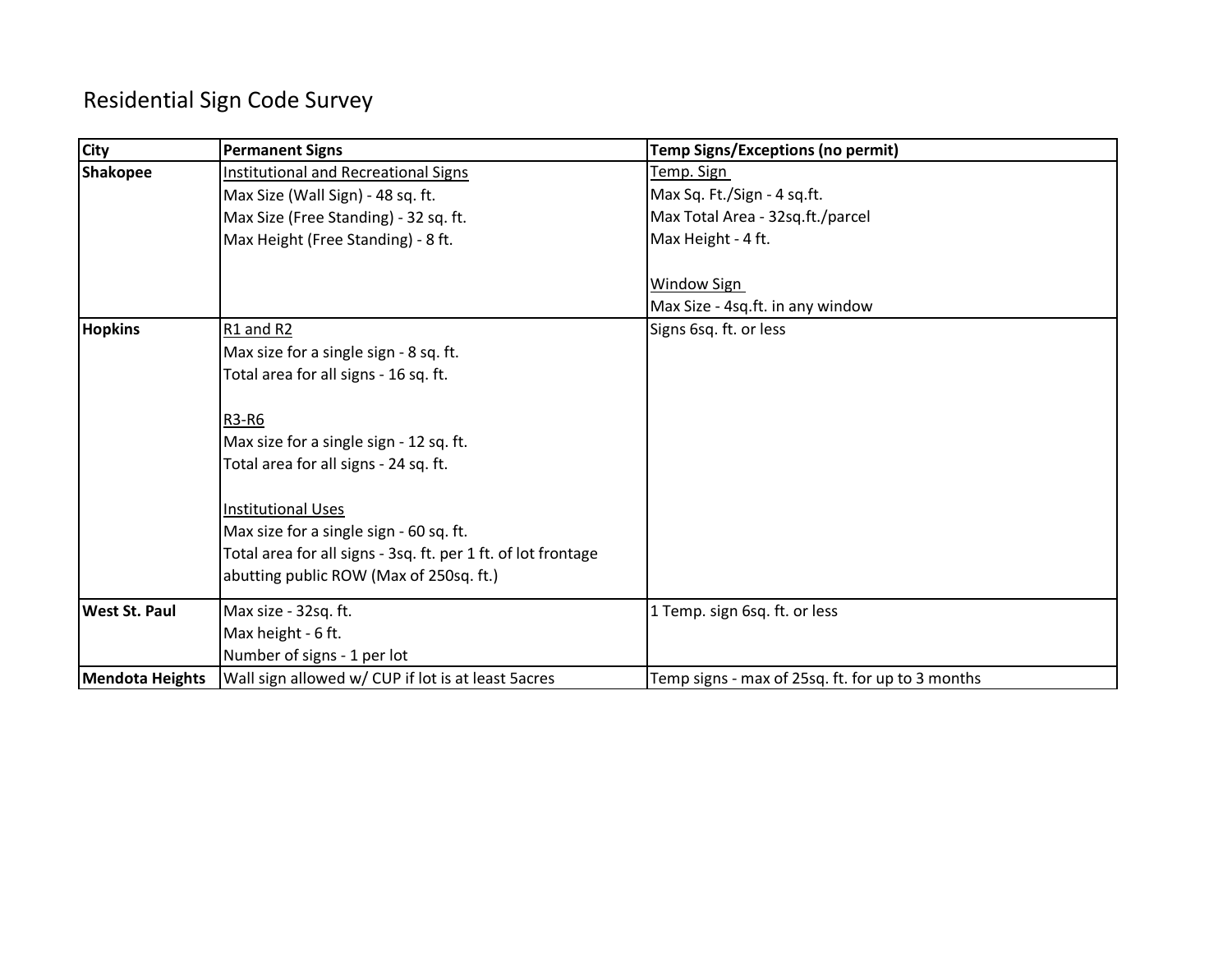| Richfield        | R <sub>1</sub> and R <sub>2</sub><br>Max size for one sign - 6sq .ft.<br>Max height - 6ft.<br>Max area for all signs - 12sq. ft.<br>Wall Signs - prohibited<br>R3 and R4<br>Max size for one sign - 24sq. ft.<br>Max height - 8ft. | Signs 6sq. ft. or less,<br>Max of 4 ft. high,<br>Max of 1 sign/business and Max of 2/site                                                                |
|------------------|------------------------------------------------------------------------------------------------------------------------------------------------------------------------------------------------------------------------------------|----------------------------------------------------------------------------------------------------------------------------------------------------------|
|                  | Max area for all signs - 36sq. ft.<br>Wall Signs - 10% of wall<br><b>Permitted Non-R Uses</b><br>Max size for one sign - 50sq.ft.<br>Max height - 20ft.<br>Max area for all signs - 100sq.ft.<br>Wall Signs - 10% of wall          |                                                                                                                                                          |
| <b>Maplewood</b> | Wall signs - One wall sign per street front up to 24sq.ft. for<br>multi-unit developments<br>Monument signs - One monument sign per street front up<br>to 32sq.ft. and 6ft. High                                                   | Non-Commercial Opinion Signs - 1 sign, not illuminated, max of<br>16sq. ft. and 6ft. High<br>Temp Signs - 1 temp sign for up to 30 days, max of 12sq.ft. |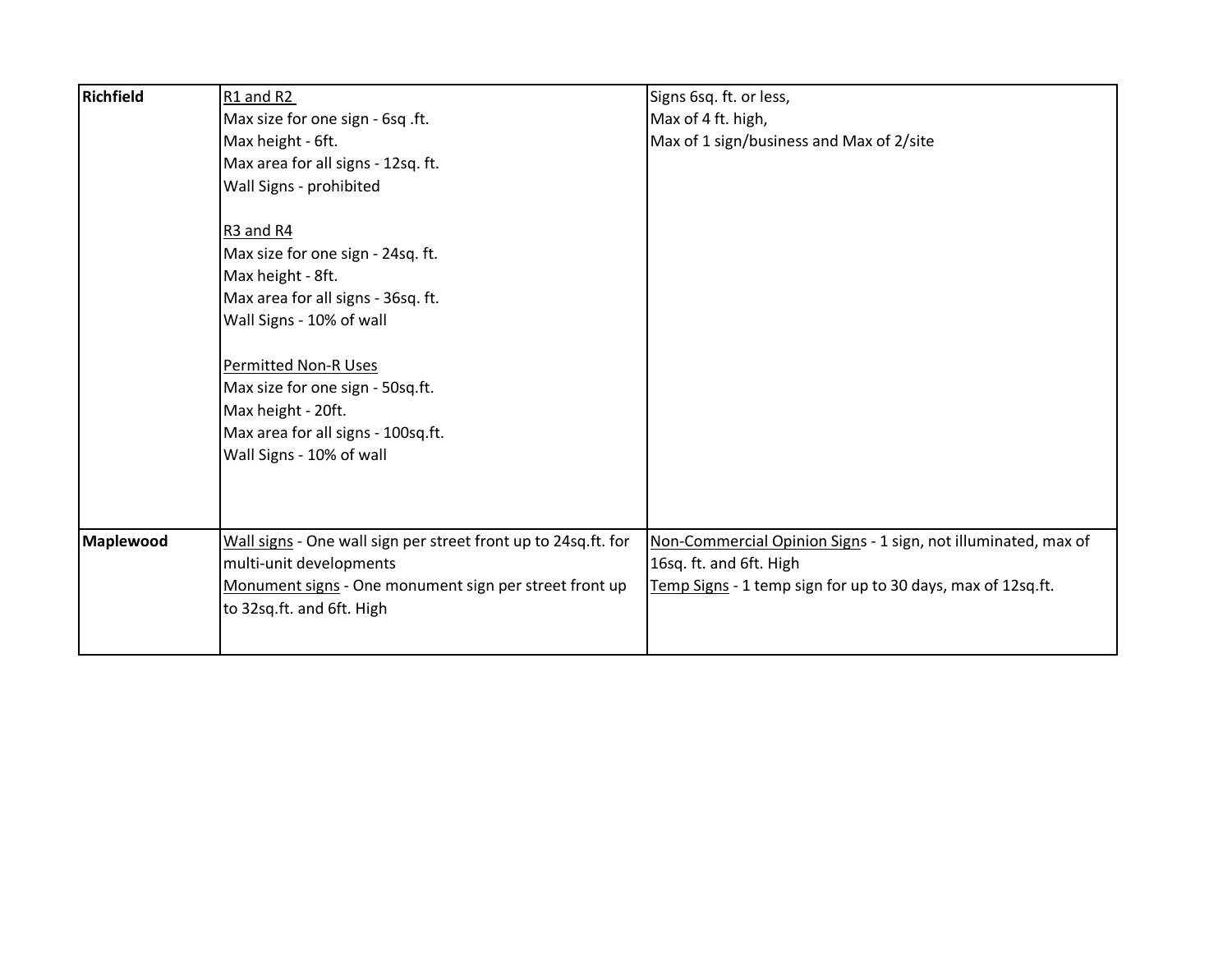| <b>St. Louis Park</b> | R1 & R2                                                          | Real estate, political, and garage sale signs less than 10sq. ft.     |
|-----------------------|------------------------------------------------------------------|-----------------------------------------------------------------------|
|                       | Max Sign Height - 6 ft.                                          |                                                                       |
|                       | Max Area (Permanent Sign) - 2sq.ft.                              |                                                                       |
|                       | Max Area (Temp Sign) - 6sq.ft.                                   |                                                                       |
|                       | Max Area (Real Estate Sign) - 6sq.ft.                            |                                                                       |
|                       | R <sub>3</sub>                                                   |                                                                       |
|                       | Max Sign Height - 6 ft.                                          |                                                                       |
|                       | Max Area (Permanent Sign) - 2 sq. ft. (lot = 0-15,000 sq. ft.)   |                                                                       |
|                       | 25 sq. ft (lot=Over 15,000 sq. ft.)                              |                                                                       |
|                       | Max Area (Temp Sign) - 6 sq. ft. (lot = 0-15,000 sq. ft.) 25 sq. |                                                                       |
|                       | ft (lot=Over 15,000 sq. ft.)                                     |                                                                       |
|                       | Max Area (Real Estate Sign) - 6 sq. ft. (lot = 0-15,000 sq. ft.) |                                                                       |
|                       | 60 sq. ft (lot=Over 15,000 sq. ft.)                              |                                                                       |
| North St. Paul        |                                                                  | 1. Signs 6sq. ft. or less, with 1 sign/street front for up to 7 days. |
|                       |                                                                  | 2. Seasonal deocations for display,                                   |
|                       |                                                                  | 3. On-site non-electric bullitens up to 12sq.ft. for each public,     |
|                       |                                                                  | charitable, and/or religious institution                              |
|                       |                                                                  |                                                                       |
|                       |                                                                  |                                                                       |
|                       |                                                                  |                                                                       |